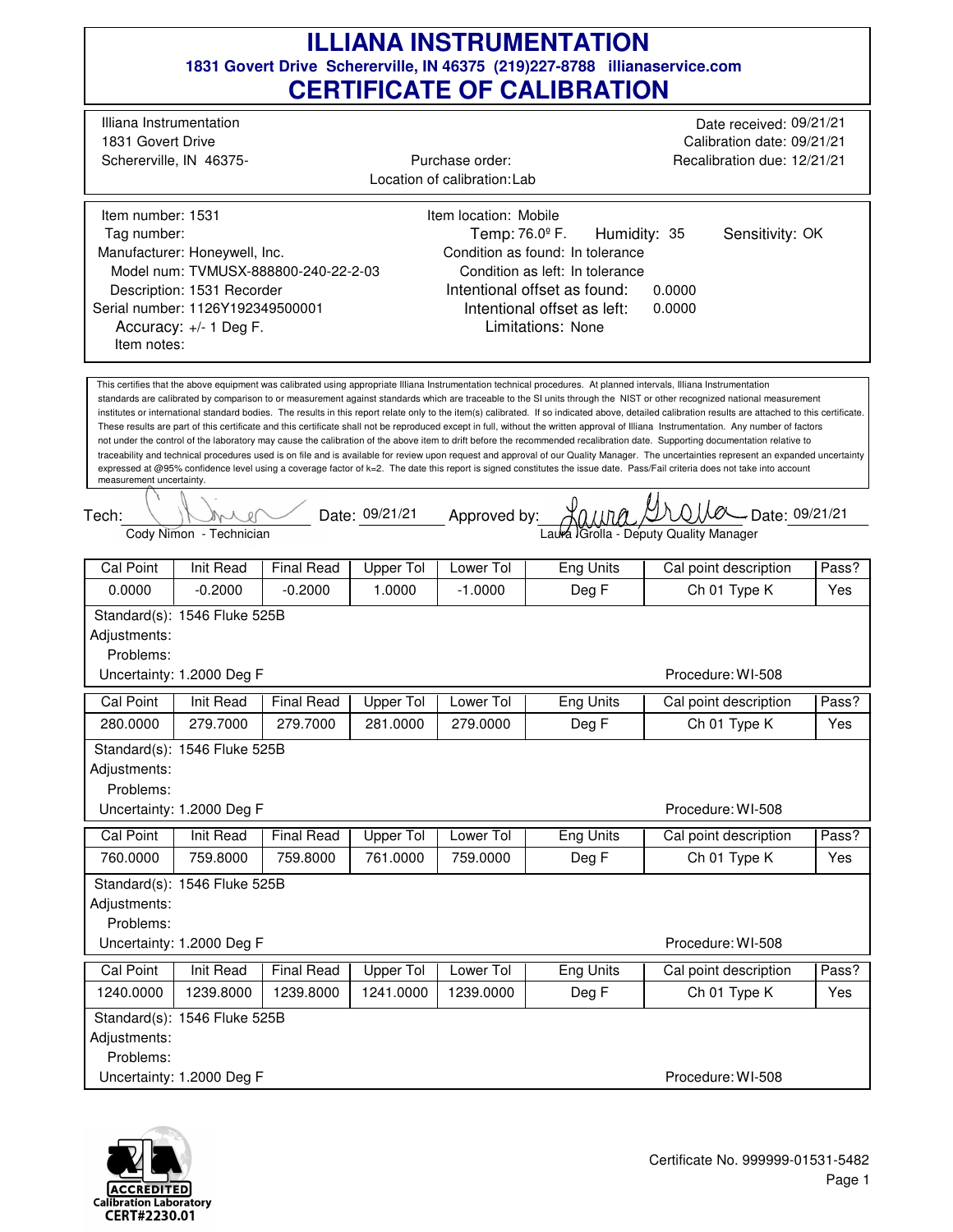| Cal Point                 | Init Read                    | <b>Final Read</b> | <b>Upper Tol</b> | Lower Tol | Eng Units        | Cal point description | Pass? |
|---------------------------|------------------------------|-------------------|------------------|-----------|------------------|-----------------------|-------|
| 1720.0000                 | 1719.7000                    | 1719.7000         | 1721.0000        | 1719.0000 | Deg F            | Ch 01 Type K          | Yes   |
|                           | Standard(s): 1546 Fluke 525B |                   |                  |           |                  |                       |       |
| Adjustments:              |                              |                   |                  |           |                  |                       |       |
| Problems:                 |                              |                   |                  |           |                  |                       |       |
|                           | Uncertainty: 1.2000 Deg F    |                   |                  |           |                  | Procedure: WI-508     |       |
| <b>Cal Point</b>          | Init Read                    | <b>Final Read</b> | Upper Tol        | Lower Tol | Eng Units        | Cal point description | Pass? |
| 2200.0000                 | 2199.9000                    | 2199.9000         | 2201.0000        | 2199.0000 | Deg F            | Ch 01 Type K          | Yes   |
|                           | Standard(s): 1546 Fluke 525B |                   |                  |           |                  |                       |       |
| Adjustments:              |                              |                   |                  |           |                  |                       |       |
| Problems:                 |                              |                   |                  |           |                  |                       |       |
|                           | Uncertainty: 1.2000 Deg F    |                   |                  |           |                  | Procedure: WI-508     |       |
| <b>Cal Point</b>          | Init Read                    | <b>Final Read</b> | <b>Upper Tol</b> | Lower Tol | Eng Units        | Cal point description | Pass? |
| 0.0000                    | $-0.1000$                    | $-0.1000$         | 1.0000           | $-1.0000$ | Deg F            | Ch 02 Type K          | Yes   |
|                           | Standard(s): 1546 Fluke 525B |                   |                  |           |                  |                       |       |
| Adjustments:              |                              |                   |                  |           |                  |                       |       |
| Problems:                 |                              |                   |                  |           |                  |                       |       |
|                           | Uncertainty: 1.2000 Deg F    |                   |                  |           |                  | Procedure: WI-508     |       |
| <b>Cal Point</b>          | Init Read                    | <b>Final Read</b> | <b>Upper Tol</b> | Lower Tol | <b>Eng Units</b> | Cal point description | Pass? |
| 280.0000                  | 279.7000                     | 279.7000          | 281.0000         | 279.0000  | Deg F            | Ch 02 Type K          | Yes   |
|                           | Standard(s): 1546 Fluke 525B |                   |                  |           |                  |                       |       |
| Adjustments:              |                              |                   |                  |           |                  |                       |       |
| Problems:                 | Uncertainty: 1.2000 Deg F    |                   |                  |           |                  | Procedure: WI-508     |       |
|                           |                              |                   |                  |           |                  |                       |       |
| <b>Cal Point</b>          | <b>Init Read</b>             | <b>Final Read</b> | <b>Upper Tol</b> | Lower Tol | <b>Eng Units</b> | Cal point description | Pass? |
| 760.0000                  | 759.8000                     | 759.8000          | 761.0000         | 759.0000  | Deg F            | Ch 02 Type K          | Yes   |
|                           | Standard(s): 1546 Fluke 525B |                   |                  |           |                  |                       |       |
| Adjustments:              |                              |                   |                  |           |                  |                       |       |
| Problems:                 | Uncertainty: 1.2000 Deg F    |                   |                  |           |                  | Procedure: WI-508     |       |
|                           |                              |                   |                  |           |                  |                       |       |
| Cal Point                 | Init Read                    | <b>Final Read</b> | Upper Tol        | Lower Tol | Eng Units        | Cal point description | Pass? |
| 1240.0000                 | 1239.9000                    | 1239.9000         | 1241.0000        | 1239.0000 | Deg F            | Ch 02 Type K          | Yes   |
|                           | Standard(s): 1546 Fluke 525B |                   |                  |           |                  |                       |       |
| Adjustments:<br>Problems: |                              |                   |                  |           |                  |                       |       |
|                           | Uncertainty: 1.2000 Deg F    |                   |                  |           |                  | Procedure: WI-508     |       |
|                           |                              |                   |                  |           |                  |                       |       |
| <b>Cal Point</b>          | Init Read                    | <b>Final Read</b> | <b>Upper Tol</b> | Lower Tol | <b>Eng Units</b> | Cal point description | Pass? |
| 1720.0000                 | 1719.9000                    | 1719.9000         | 1721.0000        | 1719.0000 | Deg F            | Ch 02 Type K          | Yes   |
|                           | Standard(s): 1546 Fluke 525B |                   |                  |           |                  |                       |       |
| Adjustments:<br>Problems: |                              |                   |                  |           |                  |                       |       |
|                           | Uncertainty: 1.2000 Deg F    |                   |                  |           |                  | Procedure: WI-508     |       |
|                           |                              |                   |                  |           |                  |                       |       |

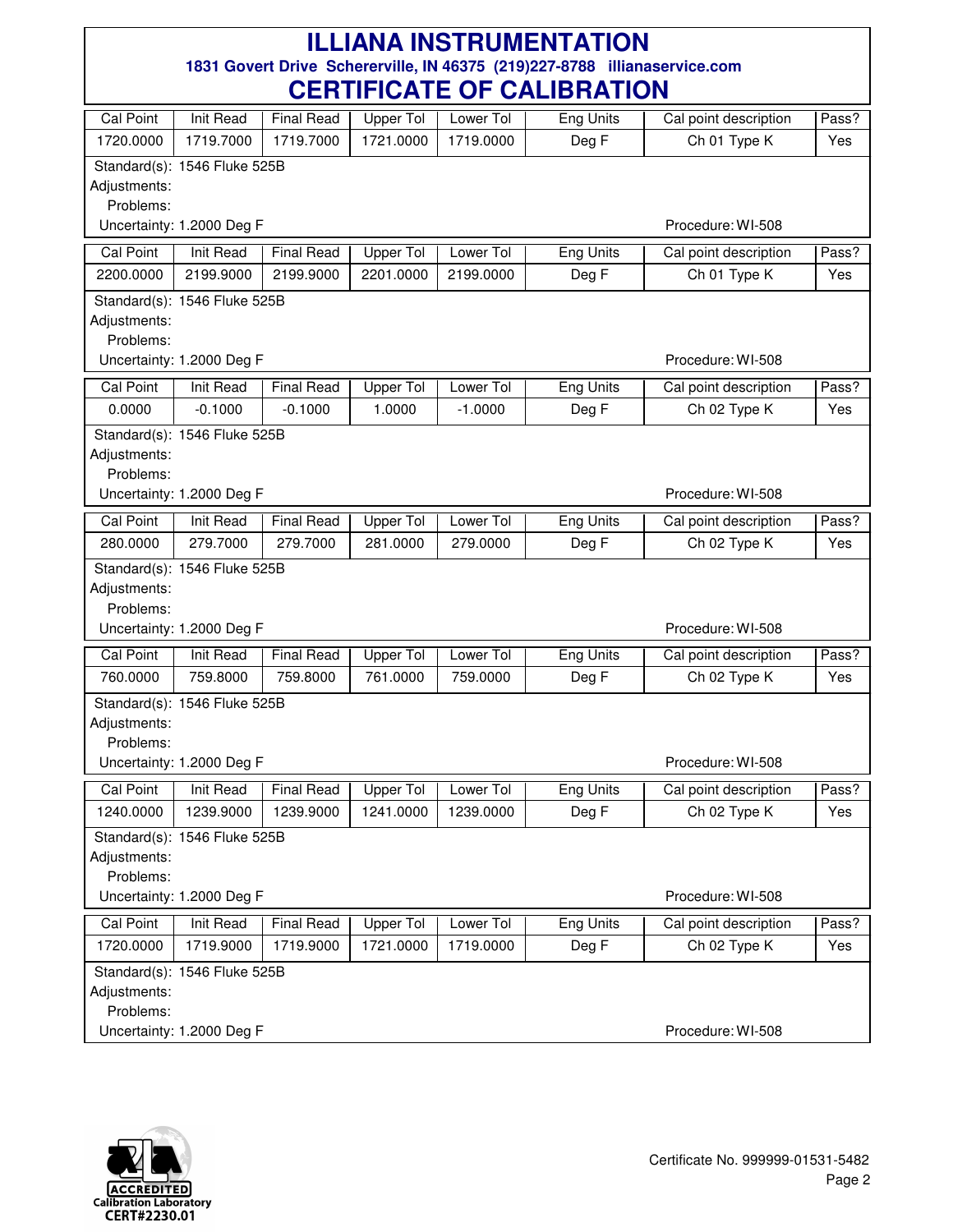| Cal Point        | Init Read                       | <b>Final Read</b> | Upper Tol        | Lower Tol | Eng Units        | Cal point description | Pass? |
|------------------|---------------------------------|-------------------|------------------|-----------|------------------|-----------------------|-------|
| 2200.0000        | 2199.8000                       | 2199.8000         | 2201.0000        | 2199.0000 | Deg F            | Ch 02 Type K          | Yes   |
|                  | Standard(s): 1546 Fluke 525B    |                   |                  |           |                  |                       |       |
| Adjustments:     |                                 |                   |                  |           |                  |                       |       |
| Problems:        |                                 |                   |                  |           |                  |                       |       |
|                  | Uncertainty: 1.2000 Deg F       |                   |                  |           |                  | Procedure: WI-508     |       |
| <b>Cal Point</b> | <b>Init Read</b>                | <b>Final Read</b> | Upper Tol        | Lower Tol | <b>Eng Units</b> | Cal point description | Pass? |
| 0.0000           | $-0.7000$                       | $-0.5000$         | 1.0000           | $-1.0000$ | Deg F            | Ch 03 Type K          | Yes   |
|                  | Standard(s): 1546 Fluke 525B    |                   |                  |           |                  |                       |       |
|                  | Adjustments: Adjusted cj factor |                   |                  |           |                  |                       |       |
| Problems:        |                                 |                   |                  |           |                  |                       |       |
|                  | Uncertainty: 1.2000 Deg F       |                   |                  |           |                  | Procedure: WI-508     |       |
| Cal Point        | Init Read                       | <b>Final Read</b> | <b>Upper Tol</b> | Lower Tol | Eng Units        | Cal point description | Pass? |
| 280.0000         | 279.7000                        | 279.9000          | 281.0000         | 279.0000  | Deg F            | Ch 03 Type K          | Yes   |
|                  | Standard(s): 1546 Fluke 525B    |                   |                  |           |                  |                       |       |
|                  | Adjustments: Adjusted cj factor |                   |                  |           |                  |                       |       |
| Problems:        |                                 |                   |                  |           |                  |                       |       |
|                  | Uncertainty: 1.2000 Deg F       |                   |                  |           |                  | Procedure: WI-508     |       |
| Cal Point        | Init Read                       | <b>Final Read</b> | <b>Upper Tol</b> | Lower Tol | Eng Units        | Cal point description | Pass? |
| 760.0000         | 759.7000                        | 759.9000          | 761.0000         | 759.0000  | Deg F            | Ch 03 Type K          | Yes   |
|                  | Standard(s): 1546 Fluke 525B    |                   |                  |           |                  |                       |       |
|                  | Adjustments: Adjusted cj factor |                   |                  |           |                  |                       |       |
| Problems:        |                                 |                   |                  |           |                  |                       |       |
|                  | Uncertainty: 1.2000 Deg F       |                   |                  |           |                  | Procedure: WI-508     |       |
| Cal Point        | <b>Init Read</b>                | <b>Final Read</b> | Upper Tol        | Lower Tol | <b>Eng Units</b> | Cal point description | Pass? |
| 1240.0000        | 1239.7000                       | 1240.0000         | 1241.0000        | 1239.0000 | Deg F            | Ch 03 Type K          | Yes   |
|                  | Standard(s): 1546 Fluke 525B    |                   |                  |           |                  |                       |       |
|                  | Adjustments: Adjusted cj factor |                   |                  |           |                  |                       |       |
| Problems:        |                                 |                   |                  |           |                  |                       |       |
|                  | Uncertainty: 1.2000 Deg F       |                   |                  |           |                  | Procedure: WI-508     |       |
| Cal Point        | Init Read                       | <b>Final Read</b> | Upper Tol        | Lower Tol | Eng Units        | Cal point description | Pass? |
| 1720.0000        | 1719.7000                       | 1719.9000         | 1721.0000        | 1719.0000 | Deg F            | Ch 03 Type K          | Yes   |
|                  | Standard(s): 1546 Fluke 525B    |                   |                  |           |                  |                       |       |
|                  | Adjustments: Adjusted cj factor |                   |                  |           |                  |                       |       |
| Problems:        |                                 |                   |                  |           |                  |                       |       |
|                  | Uncertainty: 1.2000 Deg F       |                   |                  |           |                  | Procedure: WI-508     |       |
| Cal Point        | <b>Init Read</b>                | <b>Final Read</b> | <b>Upper Tol</b> | Lower Tol | <b>Eng Units</b> | Cal point description | Pass? |
| 2200.0000        | 2199.6000                       | 2199.9000         | 2201.0000        | 2199.0000 | Deg F            | Ch 03 Type K          | Yes   |
|                  | Standard(s): 1546 Fluke 525B    |                   |                  |           |                  |                       |       |
|                  | Adjustments: Adjusted cj factor |                   |                  |           |                  |                       |       |
| Problems:        |                                 |                   |                  |           |                  |                       |       |
|                  | Uncertainty: 1.2000 Deg F       |                   |                  |           |                  | Procedure: WI-508     |       |

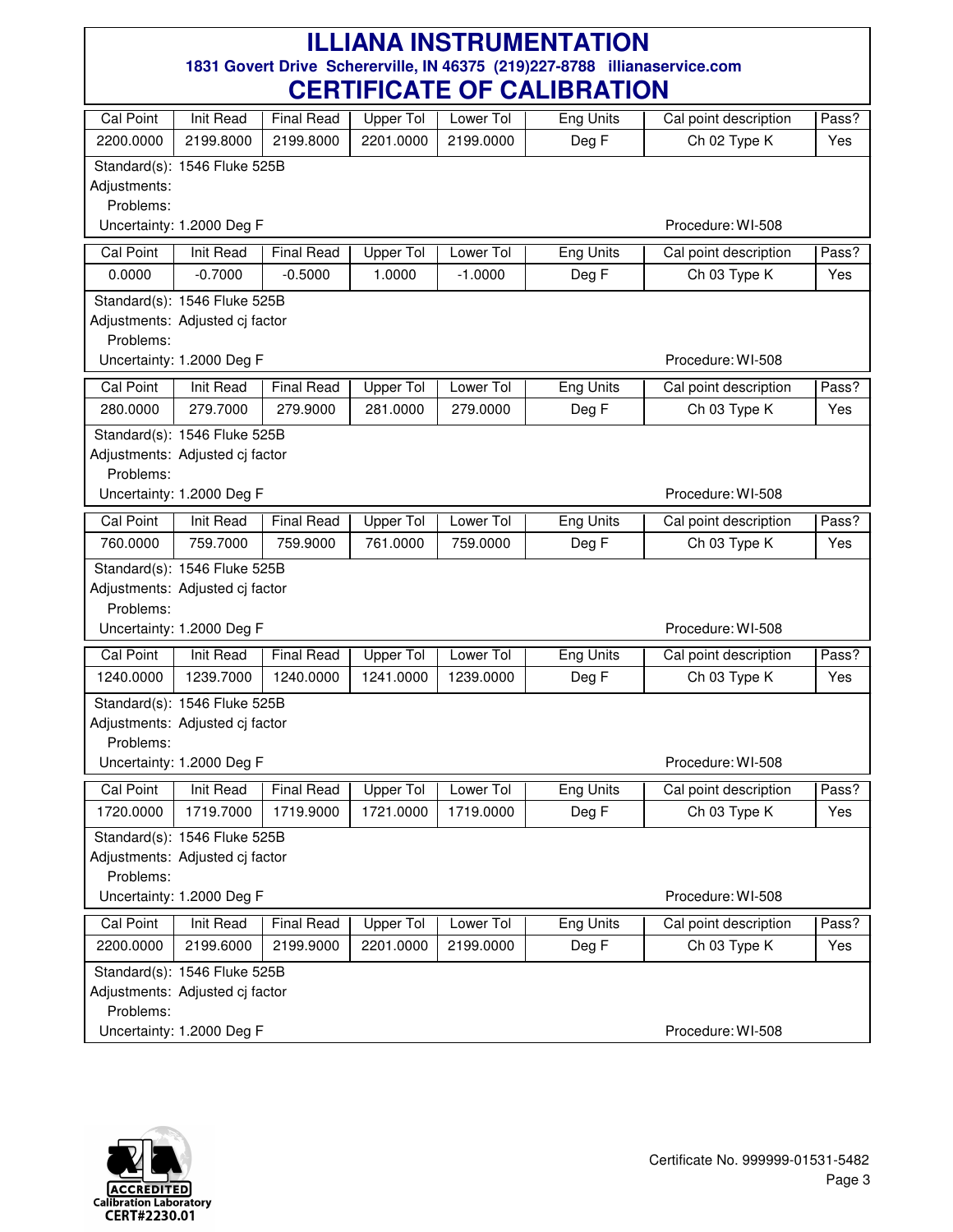| Cal Point        | Init Read                                                       | <b>Final Read</b> | <b>Upper Tol</b> | Lower Tol | Eng Units        | Cal point description | Pass? |
|------------------|-----------------------------------------------------------------|-------------------|------------------|-----------|------------------|-----------------------|-------|
| 0.0000           | $-0.4000$                                                       | $-0.1000$         | 1.0000           | $-1.0000$ | Deg F            | Ch 04 Type K          | Yes   |
|                  | Standard(s): 1546 Fluke 525B                                    |                   |                  |           |                  |                       |       |
|                  | Adjustments: Adjusted cj factor                                 |                   |                  |           |                  |                       |       |
| Problems:        |                                                                 |                   |                  |           |                  |                       |       |
|                  | Uncertainty: 1.2000 Deg F                                       |                   |                  |           |                  | Procedure: WI-508     |       |
| <b>Cal Point</b> | Init Read                                                       | <b>Final Read</b> | Upper Tol        | Lower Tol | Eng Units        | Cal point description | Pass? |
| 280.0000         | 279.6000                                                        | 279.8000          | 281.0000         | 279.0000  | Deg F            | Ch 04 Type K          | Yes   |
|                  | Standard(s): 1546 Fluke 525B                                    |                   |                  |           |                  |                       |       |
|                  | Adjustments: Adjusted cj factor                                 |                   |                  |           |                  |                       |       |
| Problems:        | Uncertainty: 1.2000 Deg F                                       |                   |                  |           |                  | Procedure: WI-508     |       |
|                  |                                                                 |                   |                  |           |                  |                       |       |
| Cal Point        | Init Read                                                       | <b>Final Read</b> | <b>Upper Tol</b> | Lower Tol | Eng Units        | Cal point description | Pass? |
| 760.0000         | 759.9000                                                        | 760.0000          | 761.0000         | 759.0000  | Deg F            | Ch 04 Type K          | Yes   |
|                  | Standard(s): 1546 Fluke 525B                                    |                   |                  |           |                  |                       |       |
| Problems:        | Adjustments: Adjusted cj factor                                 |                   |                  |           |                  |                       |       |
|                  | Uncertainty: 1.2000 Deg F                                       |                   |                  |           |                  | Procedure: WI-508     |       |
| Cal Point        | Init Read                                                       | <b>Final Read</b> | <b>Upper Tol</b> | Lower Tol | Eng Units        | Cal point description | Pass? |
| 1240.0000        | 1239.7000                                                       | 1239.9000         | 1241.0000        | 1239.0000 | Deg F            | Ch 04 Type K          | Yes   |
|                  |                                                                 |                   |                  |           |                  |                       |       |
|                  | Standard(s): 1546 Fluke 525B<br>Adjustments: Adjusted cj factor |                   |                  |           |                  |                       |       |
| Problems:        |                                                                 |                   |                  |           |                  |                       |       |
|                  | Uncertainty: 1.2000 Deg F                                       |                   |                  |           |                  | Procedure: WI-508     |       |
| <b>Cal Point</b> | <b>Init Read</b>                                                | <b>Final Read</b> | <b>Upper Tol</b> | Lower Tol | <b>Eng Units</b> | Cal point description | Pass? |
| 1720.0000        | 1719.8000                                                       | 1720.0000         | 1721.0000        | 1719.0000 | Deg F            | Ch 04 Type K          | Yes   |
|                  | Standard(s): 1546 Fluke 525B                                    |                   |                  |           |                  |                       |       |
|                  | Adjustments: Adjusted cj factor                                 |                   |                  |           |                  |                       |       |
| Problems:        |                                                                 |                   |                  |           |                  |                       |       |
|                  | Uncertainty: 1.2000 Deg F                                       |                   |                  |           |                  | Procedure: WI-508     |       |
| Cal Point        | Init Read                                                       | <b>Final Read</b> | Upper Tol        | Lower Tol | Eng Units        | Cal point description | Pass? |
| 2200.0000        | 2199.6000                                                       | 2199.8000         | 2201.0000        | 2199.0000 | Deg F            | Ch 04 Type K          | Yes   |
|                  | Standard(s): 1546 Fluke 525B                                    |                   |                  |           |                  |                       |       |
|                  | Adjustments: Adjusted cj factor                                 |                   |                  |           |                  |                       |       |
| Problems:        |                                                                 |                   |                  |           |                  |                       |       |
|                  | Uncertainty: 1.2000 Deg F                                       |                   |                  |           |                  | Procedure: WI-508     |       |
| <b>Cal Point</b> | Init Read                                                       | <b>Final Read</b> | <b>Upper Tol</b> | Lower Tol | <b>Eng Units</b> | Cal point description | Pass? |
| 0.0000           | $-0.2000$                                                       | $-0.2000$         | 1.0000           | $-1.0000$ | Deg F            | Ch 05 Type K          | Yes   |
|                  | Standard(s): 1546 Fluke 525B                                    |                   |                  |           |                  |                       |       |
| Adjustments:     |                                                                 |                   |                  |           |                  |                       |       |
| Problems:        |                                                                 |                   |                  |           |                  |                       |       |
|                  | Uncertainty: 1.2000 Deg F                                       |                   |                  |           |                  | Procedure: WI-508     |       |

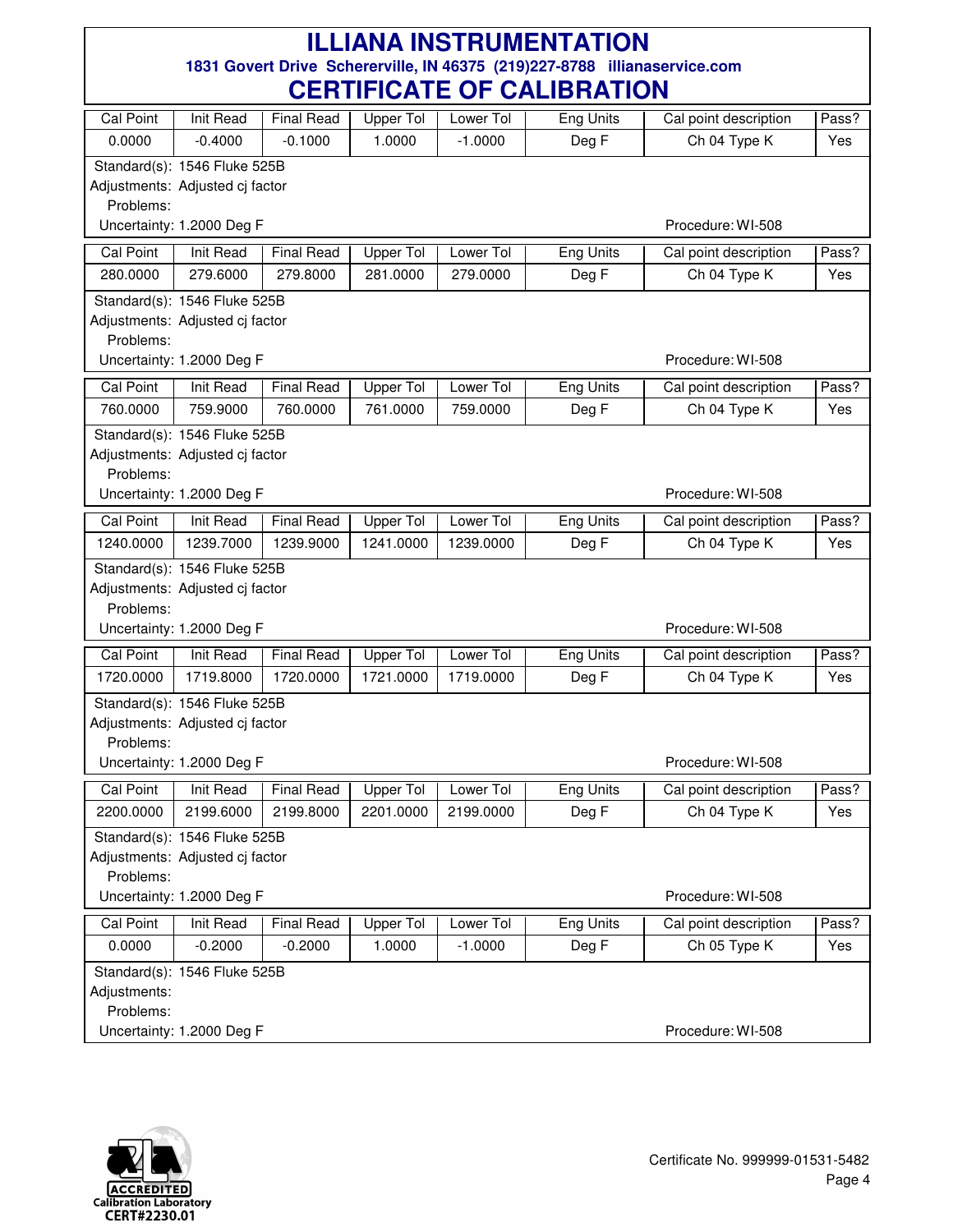| <b>Cal Point</b> | <b>Init Read</b>             | <b>Final Read</b> | Upper Tol        | Lower Tol | Eng Units        | Cal point description | Pass? |
|------------------|------------------------------|-------------------|------------------|-----------|------------------|-----------------------|-------|
| 280.0000         | 279.9000                     | 279.9000          | 281.0000         | 279.0000  | Deg F            | Ch 05 Type K          | Yes   |
|                  | Standard(s): 1546 Fluke 525B |                   |                  |           |                  |                       |       |
| Adjustments:     |                              |                   |                  |           |                  |                       |       |
| Problems:        |                              |                   |                  |           |                  |                       |       |
|                  | Uncertainty: 1.2000 Deg F    |                   |                  |           |                  | Procedure: WI-508     |       |
| <b>Cal Point</b> | <b>Init Read</b>             | <b>Final Read</b> | Upper Tol        | Lower Tol | Eng Units        | Cal point description | Pass? |
| 760.0000         | 759.9000                     | 759.9000          | 761.0000         | 759.0000  | Deg F            | Ch 05 Type K          | Yes   |
|                  | Standard(s): 1546 Fluke 525B |                   |                  |           |                  |                       |       |
| Adjustments:     |                              |                   |                  |           |                  |                       |       |
| Problems:        |                              |                   |                  |           |                  |                       |       |
|                  | Uncertainty: 1.2000 Deg F    |                   |                  |           |                  | Procedure: WI-508     |       |
| Cal Point        | <b>Init Read</b>             | <b>Final Read</b> | Upper Tol        | Lower Tol | Eng Units        | Cal point description | Pass? |
| 1240.0000        | 1239.9000                    | 1239.9000         | 1241.0000        | 1239.0000 | Deg F            | Ch 05 Type K          | Yes   |
|                  | Standard(s): 1546 Fluke 525B |                   |                  |           |                  |                       |       |
| Adjustments:     |                              |                   |                  |           |                  |                       |       |
| Problems:        |                              |                   |                  |           |                  |                       |       |
|                  | Uncertainty: 1.2000 Deg F    |                   |                  |           |                  | Procedure: WI-508     |       |
| <b>Cal Point</b> | <b>Init Read</b>             | <b>Final Read</b> | <b>Upper Tol</b> | Lower Tol | <b>Eng Units</b> | Cal point description | Pass? |
| 1720.0000        | 1720.0000                    | 1720.0000         | 1721.0000        | 1719.0000 | Deg F            | Ch 05 Type K          | Yes   |
|                  | Standard(s): 1546 Fluke 525B |                   |                  |           |                  |                       |       |
| Adjustments:     |                              |                   |                  |           |                  |                       |       |
| Problems:        |                              |                   |                  |           |                  |                       |       |
|                  | Uncertainty: 1.2000 Deg F    |                   |                  |           |                  | Procedure: WI-508     |       |
| <b>Cal Point</b> | Init Read                    | <b>Final Read</b> | <b>Upper Tol</b> | Lower Tol | <b>Eng Units</b> | Cal point description | Pass? |
| 2200.0000        | 2199.9000                    | 2199.9000         | 2201.0000        | 2199.0000 | Deg F            | Ch 05 Type K          | Yes   |
|                  | Standard(s): 1546 Fluke 525B |                   |                  |           |                  |                       |       |
| Adjustments:     |                              |                   |                  |           |                  |                       |       |
| Problems:        |                              |                   |                  |           |                  |                       |       |
|                  | Uncertainty: 1.2000 Deg F    |                   |                  |           |                  | Procedure: WI-508     |       |
| Cal Point        | Init Read                    | <b>Final Read</b> | Upper Tol        | Lower Tol | Eng Units        | Cal point description | Pass? |
| 0.0000           | $-0.1000$                    | $-0.1000$         | 1.0000           | $-1.0000$ | Deg F            | Ch 06 Type K          | Yes   |
|                  | Standard(s): 1546 Fluke 525B |                   |                  |           |                  |                       |       |
| Adjustments:     |                              |                   |                  |           |                  |                       |       |
| Problems:        |                              |                   |                  |           |                  |                       |       |
|                  | Uncertainty: 1.2000 Deg F    |                   |                  |           |                  | Procedure: WI-508     |       |
| Cal Point        | Init Read                    | <b>Final Read</b> | Upper Tol        | Lower Tol | Eng Units        | Cal point description | Pass? |
| 280.0000         | 279.9000                     | 279.9000          | 281.0000         | 279.0000  | Deg F            | Ch 06 Type K          | Yes   |
|                  | Standard(s): 1546 Fluke 525B |                   |                  |           |                  |                       |       |
| Adjustments:     |                              |                   |                  |           |                  |                       |       |
| Problems:        |                              |                   |                  |           |                  |                       |       |
|                  | Uncertainty: 1.2000 Deg F    |                   |                  |           |                  | Procedure: WI-508     |       |

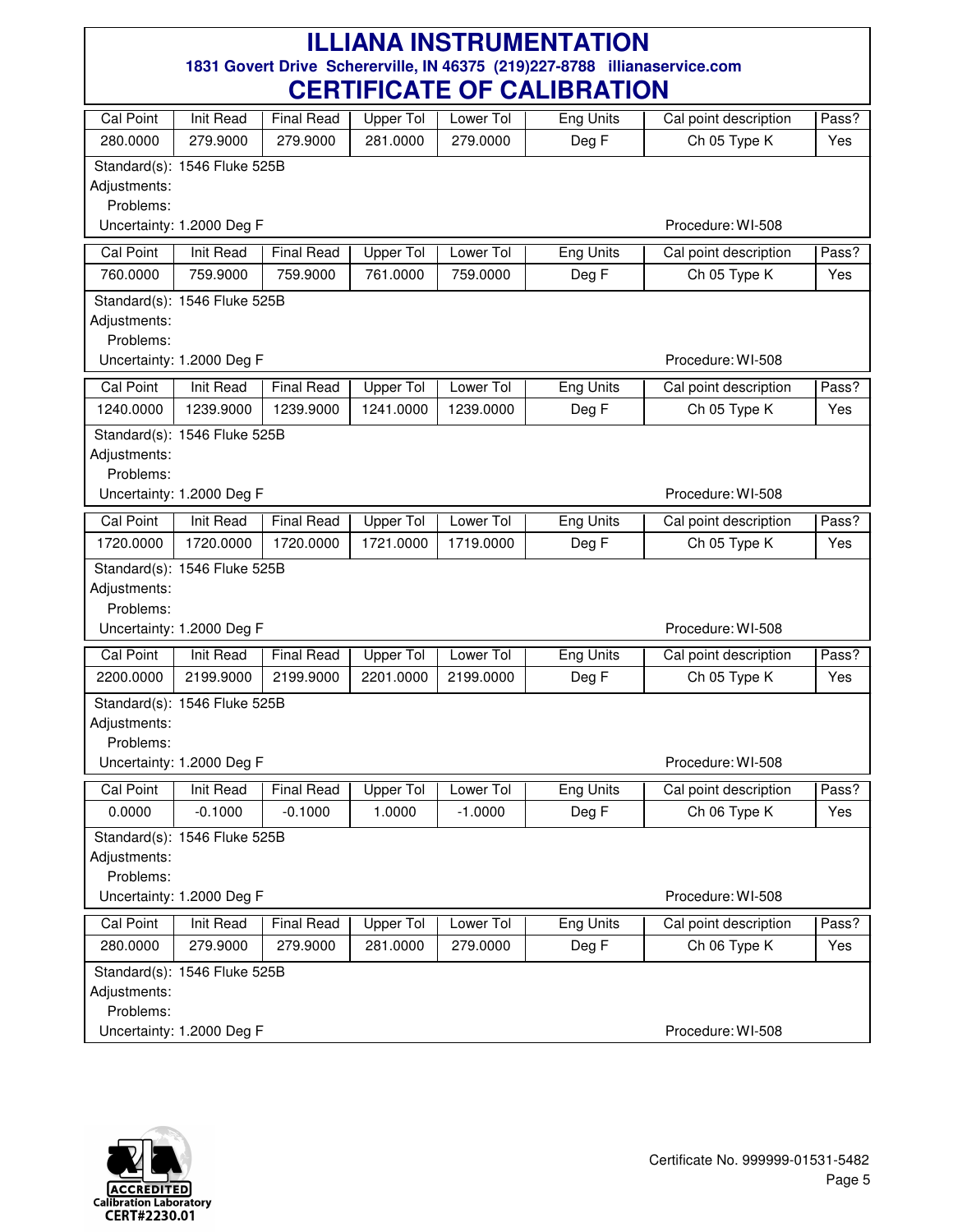|                           |                              |                   | VLIIIII IVAIL VI |           | <u>VALIDI IATIVIT</u> |                       |       |
|---------------------------|------------------------------|-------------------|------------------|-----------|-----------------------|-----------------------|-------|
| <b>Cal Point</b>          | <b>Init Read</b>             | <b>Final Read</b> | Upper Tol        | Lower Tol | Eng Units             | Cal point description | Pass? |
| 760.0000                  | 760.1000                     | 760.1000          | 761.0000         | 759.0000  | Deg F                 | Ch 06 Type K          | Yes   |
|                           | Standard(s): 1546 Fluke 525B |                   |                  |           |                       |                       |       |
| Adjustments:              |                              |                   |                  |           |                       |                       |       |
| Problems:                 |                              |                   |                  |           |                       |                       |       |
|                           | Uncertainty: 1.2000 Deg F    |                   |                  |           |                       | Procedure: WI-508     |       |
| <b>Cal Point</b>          | Init Read                    | <b>Final Read</b> | Upper Tol        | Lower Tol | <b>Eng Units</b>      | Cal point description | Pass? |
| 1240.0000                 | 1239.8000                    | 1239.8000         | 1241.0000        | 1239.0000 | Deg F                 | Ch 06 Type K          | Yes   |
|                           | Standard(s): 1546 Fluke 525B |                   |                  |           |                       |                       |       |
| Adjustments:              |                              |                   |                  |           |                       |                       |       |
| Problems:                 | Uncertainty: 1.2000 Deg F    |                   |                  |           |                       | Procedure: WI-508     |       |
|                           |                              |                   |                  |           |                       |                       |       |
| <b>Cal Point</b>          | Init Read                    | <b>Final Read</b> | <b>Upper Tol</b> | Lower Tol | Eng Units             | Cal point description | Pass? |
| 1720.0000                 | 1719.9000                    | 1719.9000         | 1721.0000        | 1719.0000 | Deg F                 | Ch 06 Type K          | Yes   |
|                           | Standard(s): 1546 Fluke 525B |                   |                  |           |                       |                       |       |
| Adjustments:              |                              |                   |                  |           |                       |                       |       |
| Problems:                 | Uncertainty: 1.2000 Deg F    |                   |                  |           |                       | Procedure: WI-508     |       |
|                           |                              |                   |                  |           |                       |                       |       |
| Cal Point                 | Init Read                    | <b>Final Read</b> | <b>Upper Tol</b> | Lower Tol | <b>Eng Units</b>      | Cal point description | Pass? |
| 2200.0000                 | 2199.8000                    | 2199.8000         | 2201.0000        | 2199.0000 | Deg F                 | Ch 06 Type K          | Yes   |
|                           | Standard(s): 1546 Fluke 525B |                   |                  |           |                       |                       |       |
| Adjustments:<br>Problems: |                              |                   |                  |           |                       |                       |       |
|                           | Uncertainty: 1.2000 Deg F    |                   |                  |           |                       | Procedure: WI-508     |       |
| <b>Cal Point</b>          | Init Read                    | <b>Final Read</b> | <b>Upper Tol</b> | Lower Tol | Eng Units             | Cal point description | Pass? |
| 0.0000                    | $-0.1000$                    | $-0.1000$         | 1.0000           | $-1.0000$ | Deg F                 | Ch 07 Type K          | Yes   |
|                           |                              |                   |                  |           |                       |                       |       |
| Adjustments: 1239.8       | Standard(s): 1546 Fluke 525B |                   |                  |           |                       |                       |       |
| Problems:                 |                              |                   |                  |           |                       |                       |       |
|                           | Uncertainty: 1.2000 Deg F    |                   |                  |           |                       | Procedure: WI-508     |       |
| Cal Point                 | Init Read                    | <b>Final Read</b> | Upper Tol        | Lower Tol | Eng Units             | Cal point description | Pass? |
| 280.0000                  | 279.7000                     | 279.7000          | 281.0000         | 279.0000  | Deg F                 | Ch 07 Type K          | Yes   |
|                           | Standard(s): 1546 Fluke 525B |                   |                  |           |                       |                       |       |
| Adjustments:              |                              |                   |                  |           |                       |                       |       |
| Problems:                 |                              |                   |                  |           |                       |                       |       |
|                           | Uncertainty: 1.2000 Deg F    |                   |                  |           |                       | Procedure: WI-508     |       |
| <b>Cal Point</b>          | Init Read                    | <b>Final Read</b> | Upper Tol        | Lower Tol | Eng Units             | Cal point description | Pass? |
| 760.0000                  | 760.0000                     | 760.0000          | 761.0000         | 759.0000  | Deg F                 | Ch 07 Type K          | Yes   |
|                           | Standard(s): 1546 Fluke 525B |                   |                  |           |                       |                       |       |
| Adjustments:              |                              |                   |                  |           |                       |                       |       |
| Problems:                 |                              |                   |                  |           |                       |                       |       |
|                           | Uncertainty: 1.2000 Deg F    |                   |                  |           |                       | Procedure: WI-508     |       |

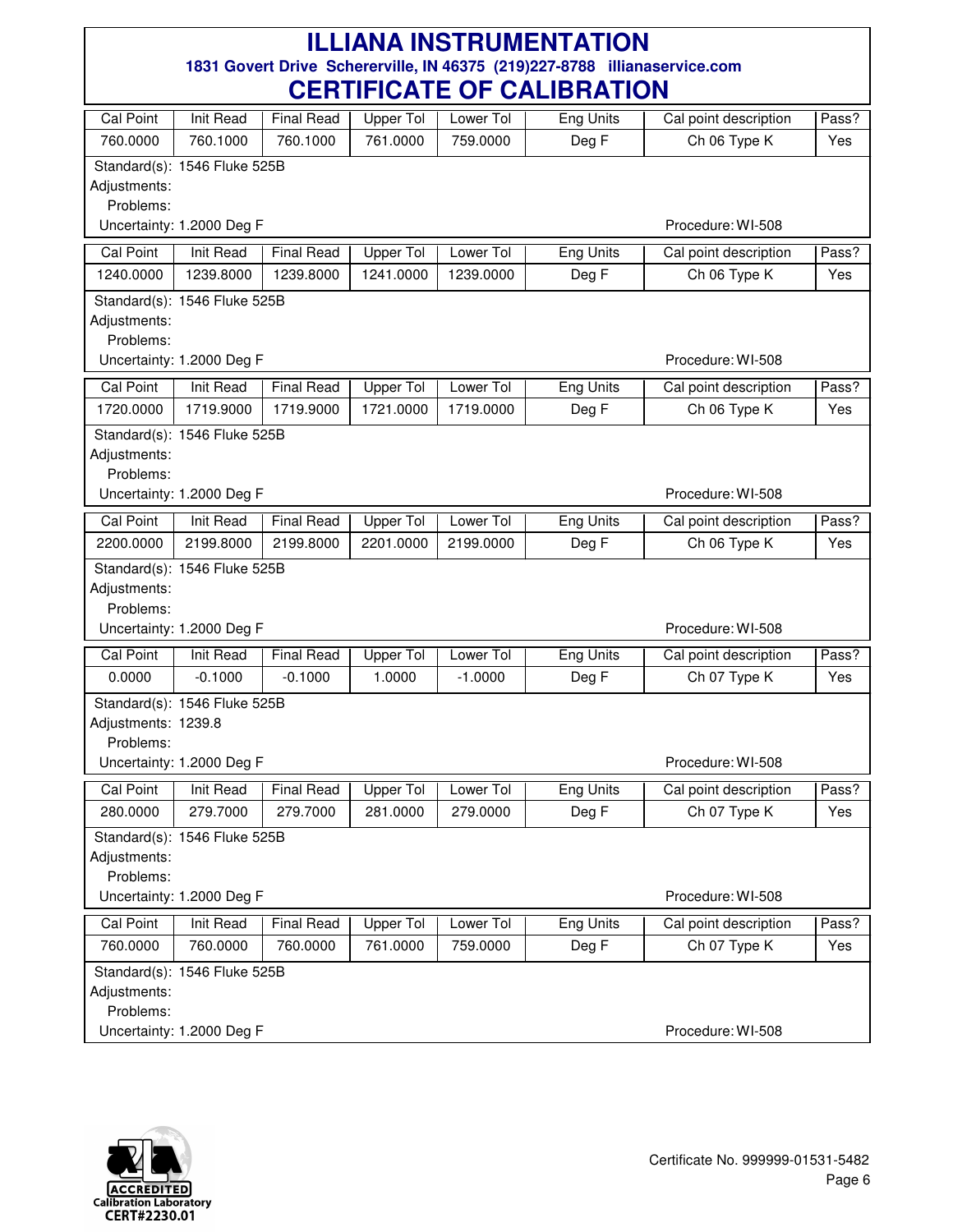|                           |                              |                   | VLIIIII IVAIL VI |           | <u>VALIDI IATIVIT</u> |                       |       |
|---------------------------|------------------------------|-------------------|------------------|-----------|-----------------------|-----------------------|-------|
| Cal Point                 | <b>Init Read</b>             | <b>Final Read</b> | Upper Tol        | Lower Tol | Eng Units             | Cal point description | Pass? |
| 1240.0000                 | 1239.8000                    | 1239.8000         | 1241.0000        | 1239.0000 | Deg F                 | Ch 07 Type K          | Yes   |
|                           | Standard(s): 1546 Fluke 525B |                   |                  |           |                       |                       |       |
| Adjustments:              |                              |                   |                  |           |                       |                       |       |
| Problems:                 |                              |                   |                  |           |                       |                       |       |
|                           | Uncertainty: 1.2000 Deg F    |                   |                  |           |                       | Procedure: WI-508     |       |
| <b>Cal Point</b>          | Init Read                    | <b>Final Read</b> | <b>Upper Tol</b> | Lower Tol | <b>Eng Units</b>      | Cal point description | Pass? |
| 1720.0000                 | 1719.9000                    | 1719.9000         | 1721.0000        | 1719.0000 | Deg F                 | Ch 07 Type K          | Yes   |
|                           | Standard(s): 1546 Fluke 525B |                   |                  |           |                       |                       |       |
| Adjustments:              |                              |                   |                  |           |                       |                       |       |
| Problems:                 |                              |                   |                  |           |                       | Procedure: WI-508     |       |
|                           | Uncertainty: 1.2000 Deg F    |                   |                  |           |                       |                       |       |
| <b>Cal Point</b>          | Init Read                    | <b>Final Read</b> | <b>Upper Tol</b> | Lower Tol | Eng Units             | Cal point description | Pass? |
| 2200.0000                 | 2199.8000                    | 2199.8000         | 2201.0000        | 2199.0000 | Deg F                 | Ch 07 Type K          | Yes   |
|                           | Standard(s): 1546 Fluke 525B |                   |                  |           |                       |                       |       |
| Adjustments:              |                              |                   |                  |           |                       |                       |       |
| Problems:                 | Uncertainty: 1.2000 Deg F    |                   |                  |           |                       | Procedure: WI-508     |       |
|                           |                              |                   |                  |           |                       |                       |       |
| Cal Point                 | Init Read                    | <b>Final Read</b> | <b>Upper Tol</b> | Lower Tol | <b>Eng Units</b>      | Cal point description | Pass? |
| 0.0000                    | 0.2000                       | 0.2000            | 1.0000           | $-1.0000$ | Deg F                 | Ch 08 Type K          | Yes   |
|                           | Standard(s): 1546 Fluke 525B |                   |                  |           |                       |                       |       |
| Adjustments:<br>Problems: |                              |                   |                  |           |                       |                       |       |
|                           | Uncertainty: 1.2000 Deg F    |                   |                  |           |                       | Procedure: WI-508     |       |
| <b>Cal Point</b>          | Init Read                    | <b>Final Read</b> | Upper Tol        | Lower Tol | Eng Units             | Cal point description | Pass? |
| 280.0000                  | 280.1000                     | 280.1000          | 281.0000         | 279.0000  | Deg F                 | Ch 08 Type K          | Yes   |
|                           |                              |                   |                  |           |                       |                       |       |
| Adjustments:              | Standard(s): 1546 Fluke 525B |                   |                  |           |                       |                       |       |
| Problems:                 |                              |                   |                  |           |                       |                       |       |
|                           | Uncertainty: 1.2000 Deg F    |                   |                  |           |                       | Procedure: WI-508     |       |
| <b>Cal Point</b>          | Init Read                    | <b>Final Read</b> | Upper Tol        | Lower Tol | Eng Units             | Cal point description | Pass? |
| 760.0000                  | 760.1000                     | 760.1000          | 761.0000         | 759.0000  | Deg F                 | Ch 08 Type K          | Yes   |
|                           | Standard(s): 1546 Fluke 525B |                   |                  |           |                       |                       |       |
| Adjustments:              |                              |                   |                  |           |                       |                       |       |
| Problems:                 |                              |                   |                  |           |                       |                       |       |
|                           | Uncertainty: 1.2000 Deg F    |                   |                  |           |                       | Procedure: WI-508     |       |
| <b>Cal Point</b>          | Init Read                    | <b>Final Read</b> | Upper Tol        | Lower Tol | Eng Units             | Cal point description | Pass? |
| 1240.0000                 | 1240.0000                    | 1240.0000         | 1241.0000        | 1239.0000 | Deg F                 | Ch 08 Type K          | Yes   |
|                           | Standard(s): 1546 Fluke 525B |                   |                  |           |                       |                       |       |
| Adjustments:              |                              |                   |                  |           |                       |                       |       |
| Problems:                 |                              |                   |                  |           |                       |                       |       |
|                           | Uncertainty: 1.2000 Deg F    |                   |                  |           |                       | Procedure: WI-508     |       |

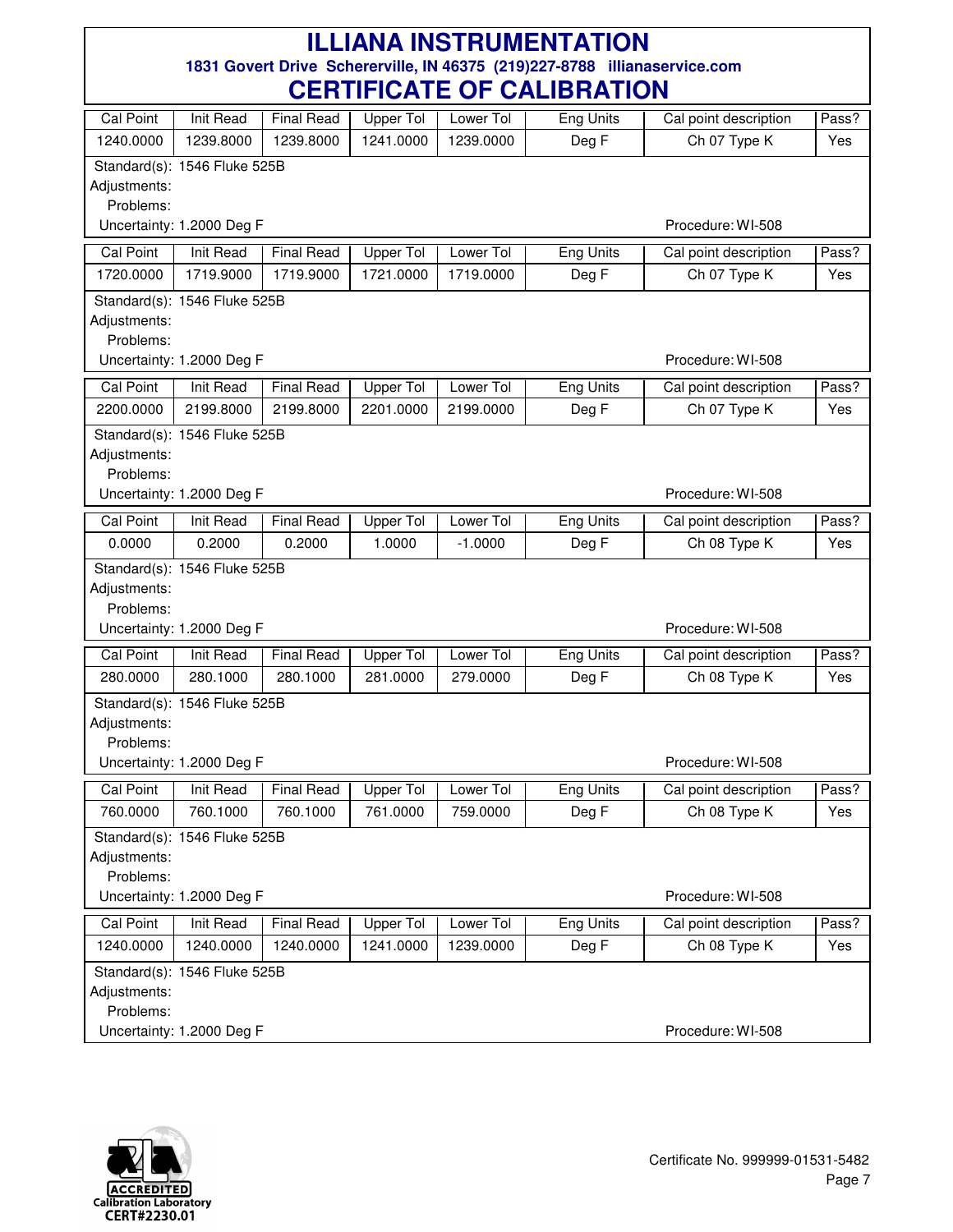|                  |                              |                   | LIIII IVATE VI   |                       | 1151 K.N. IVIT   |                       |       |
|------------------|------------------------------|-------------------|------------------|-----------------------|------------------|-----------------------|-------|
| <b>Cal Point</b> | <b>Init Read</b>             | <b>Final Read</b> | Upper Tol        | Lower Tol             | Eng Units        | Cal point description | Pass? |
| 1720.0000        | 1720.1000                    | 1720.1000         | 1721.0000        | 1719.0000             | Deg F            | Ch 08 Type K          | Yes   |
|                  | Standard(s): 1546 Fluke 525B |                   |                  |                       |                  |                       |       |
| Adjustments:     |                              |                   |                  |                       |                  |                       |       |
| Problems:        |                              |                   |                  |                       |                  |                       |       |
|                  | Uncertainty: 1.2000 Deg F    |                   |                  |                       |                  | Procedure: WI-508     |       |
| <b>Cal Point</b> | Init Read                    | <b>Final Read</b> | <b>Upper Tol</b> | Lower Tol             | <b>Eng Units</b> | Cal point description | Pass? |
| 2200.0000        | 2200.2000                    | 2200.2000         | 2201.0000        | 2199.0000             | Deg F            | Ch 08 Type K          | Yes   |
|                  | Standard(s): 1546 Fluke 525B |                   |                  |                       |                  |                       |       |
| Adjustments:     |                              |                   |                  |                       |                  |                       |       |
| Problems:        |                              |                   |                  |                       |                  |                       |       |
|                  | Uncertainty: 1.2000 Deg F    |                   |                  |                       |                  | Procedure: WI-508     |       |
| Cal Point        | Init Read                    | <b>Final Read</b> | Upper Tol        | Lower Tol             | <b>Eng Units</b> | Cal point description | Pass? |
| 0.0000           | $-0.1000$                    | $-0.1000$         | 1.0000           | $-1.0000$             | Deg F            | Ch 09 Type K          | Yes   |
|                  | Standard(s): 1546 Fluke 525B |                   |                  |                       |                  |                       |       |
| Adjustments:     |                              |                   |                  |                       |                  |                       |       |
| Problems:        |                              |                   |                  |                       |                  |                       |       |
|                  | Uncertainty: 1.2000 Deg F    |                   |                  |                       |                  | Procedure: WI-508     |       |
| Cal Point        | Init Read                    | <b>Final Read</b> | <b>Upper Tol</b> | Lower Tol             | <b>Eng Units</b> | Cal point description | Pass? |
| 280.0000         | 279.9000                     | 279.9000          | 281.0000         | 279.0000              | Deg F            | Ch 09 Type K          | Yes   |
|                  | Standard(s): 1546 Fluke 525B |                   |                  |                       |                  |                       |       |
| Adjustments:     |                              |                   |                  |                       |                  |                       |       |
| Problems:        |                              |                   |                  |                       |                  |                       |       |
|                  | Uncertainty: 1.2000 Deg F    |                   |                  |                       |                  | Procedure: WI-508     |       |
| <b>Cal Point</b> | <b>Init Read</b>             | <b>Final Read</b> | <b>Upper Tol</b> | Lower Tol             | <b>Eng Units</b> | Cal point description | Pass? |
| 760.0000         | 759.9000                     | 759.9000          | 761.0000         | 759.0000              | Deg F            | Ch 09 Type K          | Yes   |
|                  | Standard(s): 1546 Fluke 525B |                   |                  |                       |                  |                       |       |
| Adjustments:     |                              |                   |                  |                       |                  |                       |       |
| Problems:        |                              |                   |                  |                       |                  |                       |       |
|                  | Uncertainty: 1.2000 Deg F    |                   |                  |                       |                  | Procedure: WI-508     |       |
| <b>Cal Point</b> | <b>Init Read</b>             | Final Read        |                  | Upper Tol   Lower Tol | Eng Units        | Cal point description | Pass? |
| 1240.0000        | 1239.7000                    | 1239.7000         | 1241.0000        | 1239.0000             | Deg F            | Ch 09 Type K          | Yes   |
|                  | Standard(s): 1546 Fluke 525B |                   |                  |                       |                  |                       |       |
| Adjustments:     |                              |                   |                  |                       |                  |                       |       |
| Problems:        |                              |                   |                  |                       |                  |                       |       |
|                  | Uncertainty: 1.2000 Deg F    |                   |                  |                       |                  | Procedure: WI-508     |       |
| <b>Cal Point</b> | <b>Init Read</b>             | <b>Final Read</b> | <b>Upper Tol</b> | Lower Tol             | <b>Eng Units</b> | Cal point description | Pass? |
| 1720.0000        | 1719.8000                    | 1719.8000         | 1721.0000        | 1719.0000             | Deg F            | Ch 09 Type K          | Yes   |
|                  | Standard(s): 1546 Fluke 525B |                   |                  |                       |                  |                       |       |
| Adjustments:     |                              |                   |                  |                       |                  |                       |       |
| Problems:        |                              |                   |                  |                       |                  |                       |       |
|                  | Uncertainty: 1.2000 Deg F    |                   |                  |                       |                  | Procedure: WI-508     |       |

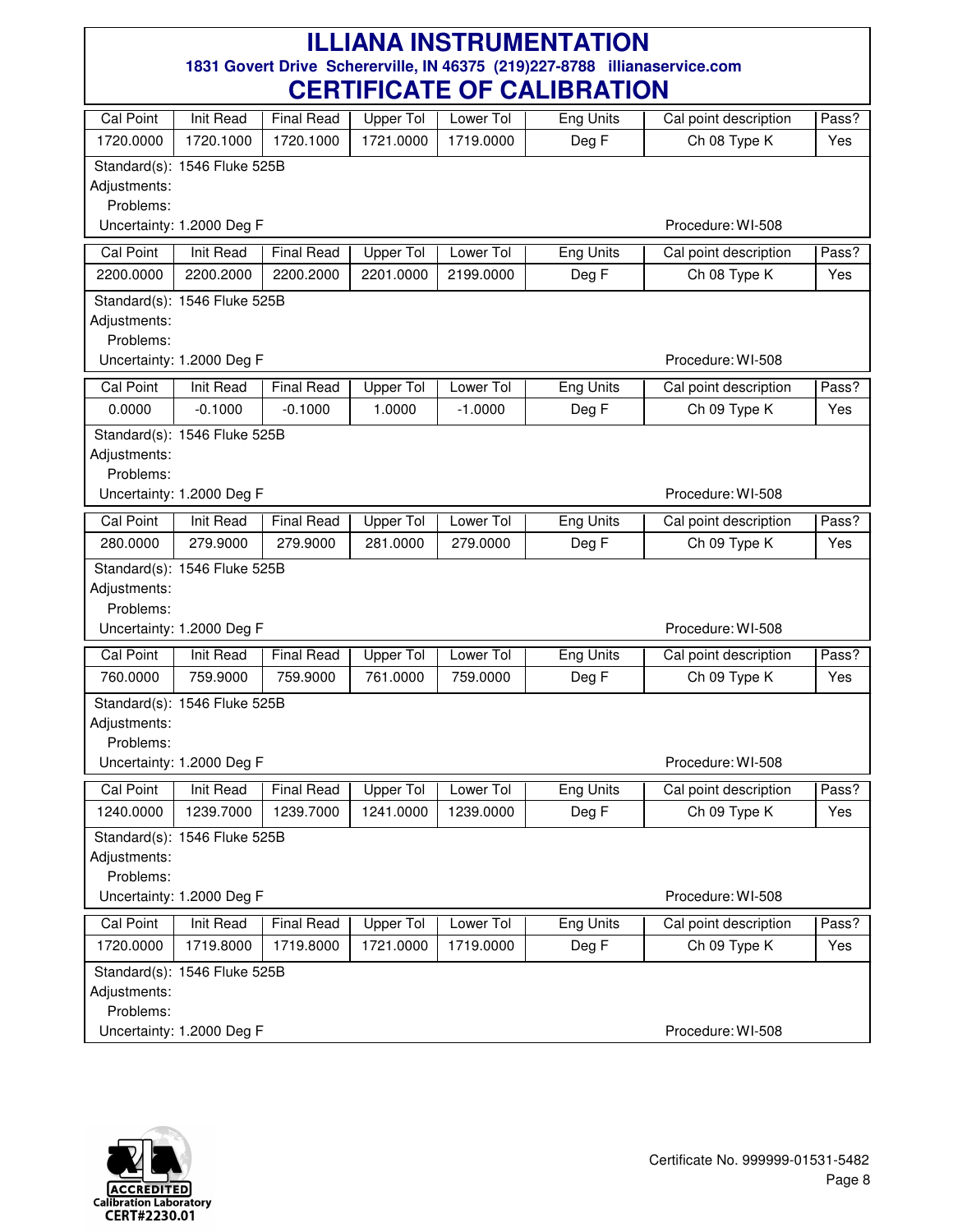|                                                             |                              |                   | VLIIIII IVATL VI                   |           | <b>VALIPHATIVIT</b> |                       |       |
|-------------------------------------------------------------|------------------------------|-------------------|------------------------------------|-----------|---------------------|-----------------------|-------|
| <b>Cal Point</b>                                            | Init Read                    | <b>Final Read</b> | Upper Tol                          | Lower Tol | Eng Units           | Cal point description | Pass? |
| 2200.0000                                                   | 2199.6000                    | 2199.6000         | 2201.0000                          | 2199.0000 | Deg F               | Ch 09 Type K          | Yes   |
|                                                             | Standard(s): 1546 Fluke 525B |                   |                                    |           |                     |                       |       |
| Adjustments:                                                |                              |                   |                                    |           |                     |                       |       |
| Problems:                                                   |                              |                   |                                    |           |                     |                       |       |
|                                                             | Uncertainty: 1.2000 Deg F    |                   |                                    |           |                     | Procedure: WI-508     |       |
| <b>Cal Point</b>                                            | Init Read                    | <b>Final Read</b> | Upper Tol                          | Lower Tol | Eng Units           | Cal point description | Pass? |
| 0.0000                                                      | $-0.2000$                    | $-0.2000$         | 1.0000                             | $-1.0000$ | Deg F               | Ch 10 Type K          | Yes   |
|                                                             | Standard(s): 1546 Fluke 525B |                   |                                    |           |                     |                       |       |
| Adjustments:                                                |                              |                   |                                    |           |                     |                       |       |
| Problems:<br>Uncertainty: 1.2000 Deg F<br>Procedure: WI-508 |                              |                   |                                    |           |                     |                       |       |
|                                                             |                              |                   |                                    |           |                     |                       |       |
| <b>Cal Point</b>                                            | Init Read                    | <b>Final Read</b> | Upper Tol                          | Lower Tol | <b>Eng Units</b>    | Cal point description | Pass? |
| 280.0000                                                    | 279.7000                     | 279.7000          | 281.0000                           | 279.0000  | Deg F               | Ch 10 Type K          | Yes   |
|                                                             | Standard(s): 1546 Fluke 525B |                   |                                    |           |                     |                       |       |
| Adjustments:                                                |                              |                   |                                    |           |                     |                       |       |
| Problems:                                                   | Uncertainty: 1.2000 Deg F    |                   |                                    |           |                     | Procedure: WI-508     |       |
|                                                             |                              |                   |                                    |           |                     |                       |       |
| <b>Cal Point</b>                                            | <b>Init Read</b>             | <b>Final Read</b> | <b>Upper Tol</b>                   | Lower Tol | <b>Eng Units</b>    | Cal point description | Pass? |
| 760.0000                                                    | 760.1000                     | 760.1000          | 761.0000                           | 759.0000  | Deg F               | Ch 10 Type K          | Yes   |
|                                                             | Standard(s): 1546 Fluke 525B |                   |                                    |           |                     |                       |       |
| Adjustments:<br>Problems:                                   |                              |                   |                                    |           |                     |                       |       |
|                                                             | Uncertainty: 1.2000 Deg F    |                   |                                    |           |                     | Procedure: WI-508     |       |
| <b>Cal Point</b>                                            | Init Read                    | <b>Final Read</b> | <b>Upper Tol</b>                   | Lower Tol | Eng Units           | Cal point description | Pass? |
| 1240.0000                                                   | 1239.9000                    | 1239.9000         | 1241.0000                          | 1239.0000 | Deg F               | Ch 10 Type K          | Yes   |
|                                                             |                              |                   |                                    |           |                     |                       |       |
| Adjustments:                                                | Standard(s): 1546 Fluke 525B |                   |                                    |           |                     |                       |       |
| Problems:                                                   |                              |                   |                                    |           |                     |                       |       |
|                                                             | Uncertainty: 1.2000 Deg F    |                   |                                    |           |                     | Procedure: WI-508     |       |
| Cal Point                                                   | Init Read                    | $\mathbf{I}$      | Final Read   Upper Tol   Lower Tol |           | Eng Units           | Cal point description | Pass? |
| 1720.0000                                                   | 1719.8000                    | 1719.8000         | 1721.0000                          | 1719.0000 | Deg F               | Ch 10 Type K          | Yes   |
|                                                             | Standard(s): 1546 Fluke 525B |                   |                                    |           |                     |                       |       |
| Adjustments:                                                |                              |                   |                                    |           |                     |                       |       |
| Problems:                                                   |                              |                   |                                    |           |                     |                       |       |
|                                                             | Uncertainty: 1.2000 Deg F    |                   |                                    |           |                     | Procedure: WI-508     |       |
| Cal Point                                                   | Init Read                    | <b>Final Read</b> | Upper Tol                          | Lower Tol | <b>Eng Units</b>    | Cal point description | Pass? |
| 2200.0000                                                   | 2199.6000                    | 2199.6000         | 2201.0000                          | 2199.0000 | Deg F               | Ch 10 Type K          | Yes   |
|                                                             | Standard(s): 1546 Fluke 525B |                   |                                    |           |                     |                       |       |
| Adjustments:                                                |                              |                   |                                    |           |                     |                       |       |
| Problems:                                                   |                              |                   |                                    |           |                     |                       |       |
|                                                             | Uncertainty: 1.2000 Deg F    |                   |                                    |           |                     | Procedure: WI-508     |       |

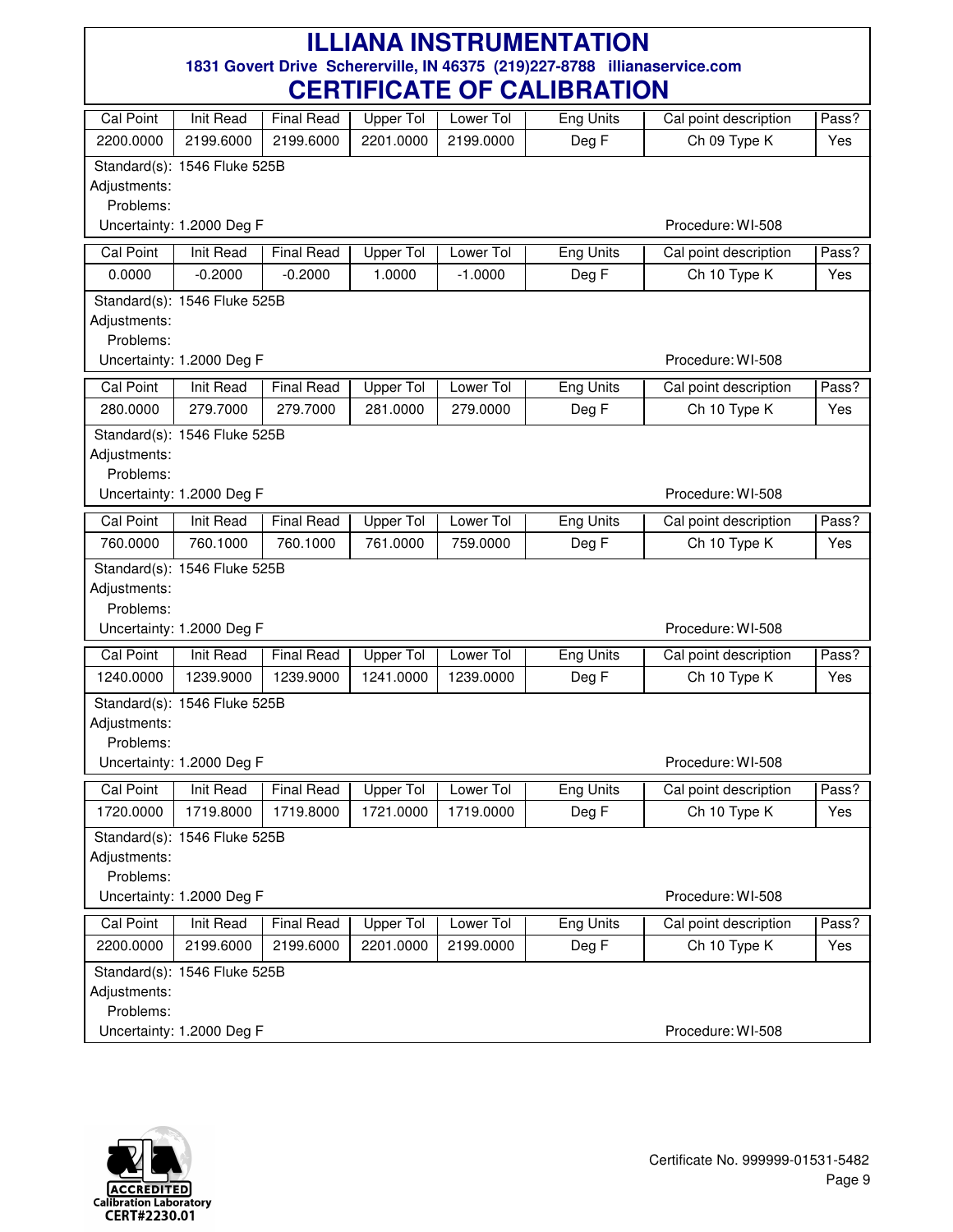| Cal Point                 | <b>Init Read</b>             | <b>Final Read</b> | Upper Tol        | Lower Tol | Eng Units        | Cal point description | Pass? |
|---------------------------|------------------------------|-------------------|------------------|-----------|------------------|-----------------------|-------|
| 0.0000                    | $-0.2000$                    | $-0.2000$         | 1.0000           | $-1.0000$ | Deg F            | Ch 11 Type K          | Yes   |
|                           | Standard(s): 1546 Fluke 525B |                   |                  |           |                  |                       |       |
| Adjustments:              |                              |                   |                  |           |                  |                       |       |
| Problems:                 |                              |                   |                  |           |                  |                       |       |
|                           | Uncertainty: 1.2000 Deg F    |                   |                  |           |                  | Procedure: WI-508     |       |
| <b>Cal Point</b>          | Init Read                    | <b>Final Read</b> | Upper Tol        | Lower Tol | <b>Eng Units</b> | Cal point description | Pass? |
| 280.0000                  | 279.7000                     | 279.7000          | 281.0000         | 279.0000  | Deg F            | Ch 11 Type K          | Yes   |
|                           | Standard(s): 1546 Fluke 525B |                   |                  |           |                  |                       |       |
| Adjustments:<br>Problems: |                              |                   |                  |           |                  |                       |       |
|                           | Uncertainty: 1.2000 Deg F    |                   |                  |           |                  | Procedure: WI-508     |       |
| Cal Point                 | Init Read                    | <b>Final Read</b> | <b>Upper Tol</b> | Lower Tol | <b>Eng Units</b> | Cal point description | Pass? |
| 760.0000                  | 759.8000                     | 759.8000          | 761.0000         | 759.0000  | Deg F            | Ch 11 Type K          | Yes   |
|                           |                              |                   |                  |           |                  |                       |       |
| Adjustments:              | Standard(s): 1546 Fluke 525B |                   |                  |           |                  |                       |       |
| Problems:                 |                              |                   |                  |           |                  |                       |       |
|                           | Uncertainty: 1.2000 Deg F    |                   |                  |           |                  | Procedure: WI-508     |       |
| <b>Cal Point</b>          | <b>Init Read</b>             | <b>Final Read</b> | <b>Upper Tol</b> | Lower Tol | <b>Eng Units</b> | Cal point description | Pass? |
| 1240.0000                 | 1240.1000                    | 1240.1000         | 1241.0000        | 1239.0000 | Deg F            | Ch 11 Type K          | Yes   |
|                           | Standard(s): 1546 Fluke 525B |                   |                  |           |                  |                       |       |
| Adjustments:              |                              |                   |                  |           |                  |                       |       |
| Problems:                 |                              |                   |                  |           |                  |                       |       |
|                           | Uncertainty: 1.2000 Deg F    |                   |                  |           |                  | Procedure: WI-508     |       |
| <b>Cal Point</b>          | Init Read                    | <b>Final Read</b> | <b>Upper Tol</b> | Lower Tol | <b>Eng Units</b> | Cal point description | Pass? |
| 1720.0000                 | 1719.9000                    | 1719.9000         | 1721.0000        | 1719.0000 | Deg F            | Ch 11 Type K          | Yes   |
|                           | Standard(s): 1546 Fluke 525B |                   |                  |           |                  |                       |       |
| Adjustments:              |                              |                   |                  |           |                  |                       |       |
| Problems:                 |                              |                   |                  |           |                  |                       |       |
|                           | Uncertainty: 1.2000 Deg F    |                   |                  |           |                  | Procedure: WI-508     |       |
| Cal Point                 | Init Read                    | <b>Final Read</b> | Upper Tol        | Lower Tol | Eng Units        | Cal point description | Pass? |
| 2200.0000                 | 2199.8000                    | 2199.8000         | 2201.0000        | 2199.0000 | Deg F            | Ch 11 Type K          | Yes   |
|                           | Standard(s): 1546 Fluke 525B |                   |                  |           |                  |                       |       |
| Adjustments:<br>Problems: |                              |                   |                  |           |                  |                       |       |
|                           | Uncertainty: 1.2000 Deg F    |                   |                  |           |                  | Procedure: WI-508     |       |
| Cal Point                 | Init Read                    | <b>Final Read</b> | Upper Tol        | Lower Tol | <b>Eng Units</b> | Cal point description | Pass? |
| 0.0000                    | $-0.1000$                    | $-0.1000$         | 1.0000           | $-1.0000$ | Deg F            | Ch 12 Type K          | Yes   |
|                           | Standard(s): 1546 Fluke 525B |                   |                  |           |                  |                       |       |
| Adjustments:              |                              |                   |                  |           |                  |                       |       |
| Problems:                 |                              |                   |                  |           |                  |                       |       |
|                           | Uncertainty: 1.2000 Deg F    |                   |                  |           |                  | Procedure: WI-508     |       |